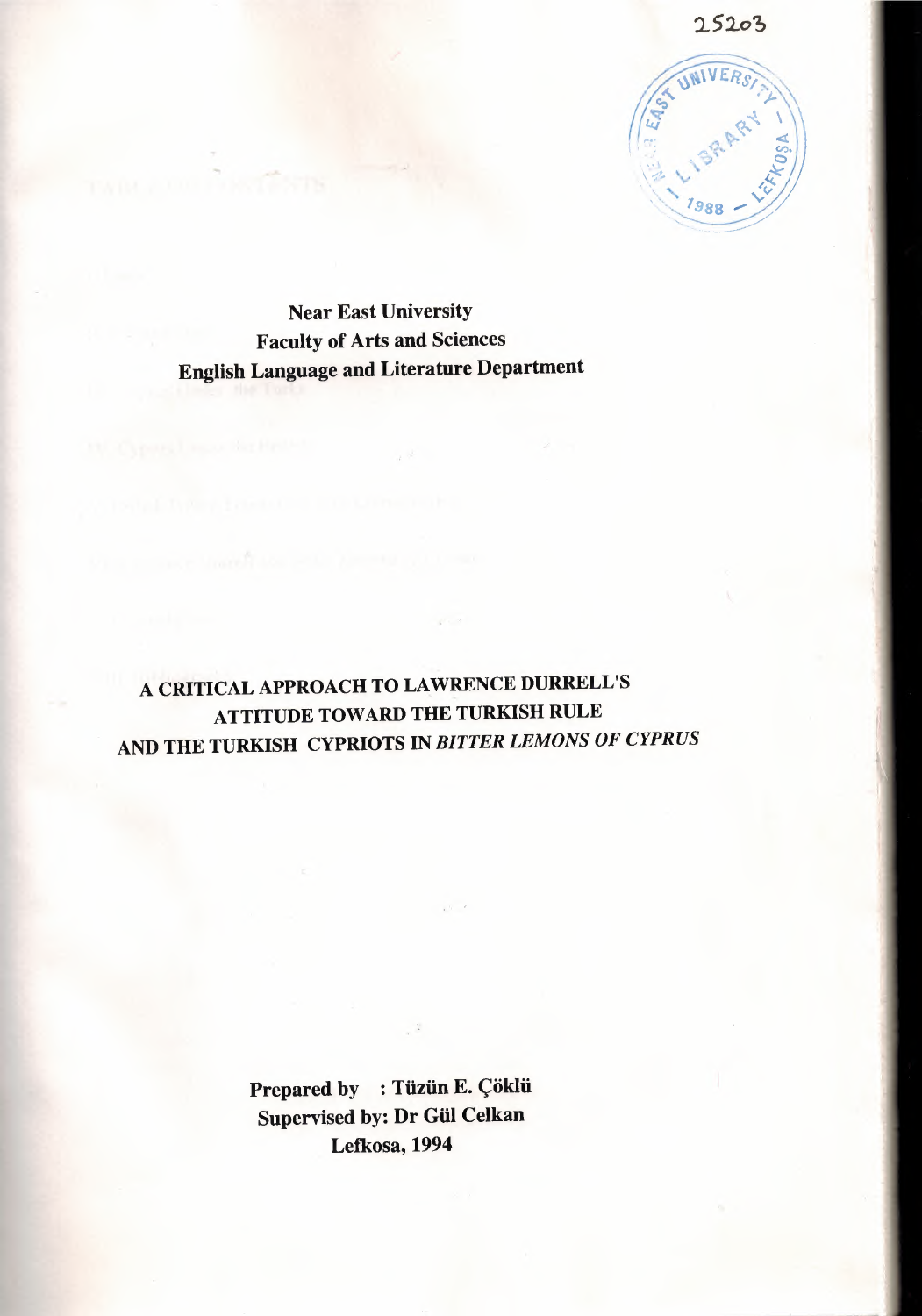# **TABLE OF CONTENTS**

#### l. Preface

11. Introduction

HL Cyprus Under the Turks

JV. Cyprus Under the British

V. British Policy Toward the Two Communities

VI. Lawrence Durrell and *Bitter Lemons of Cyprus* 

\' 11. Conclusion

VIII. Bibliography

•.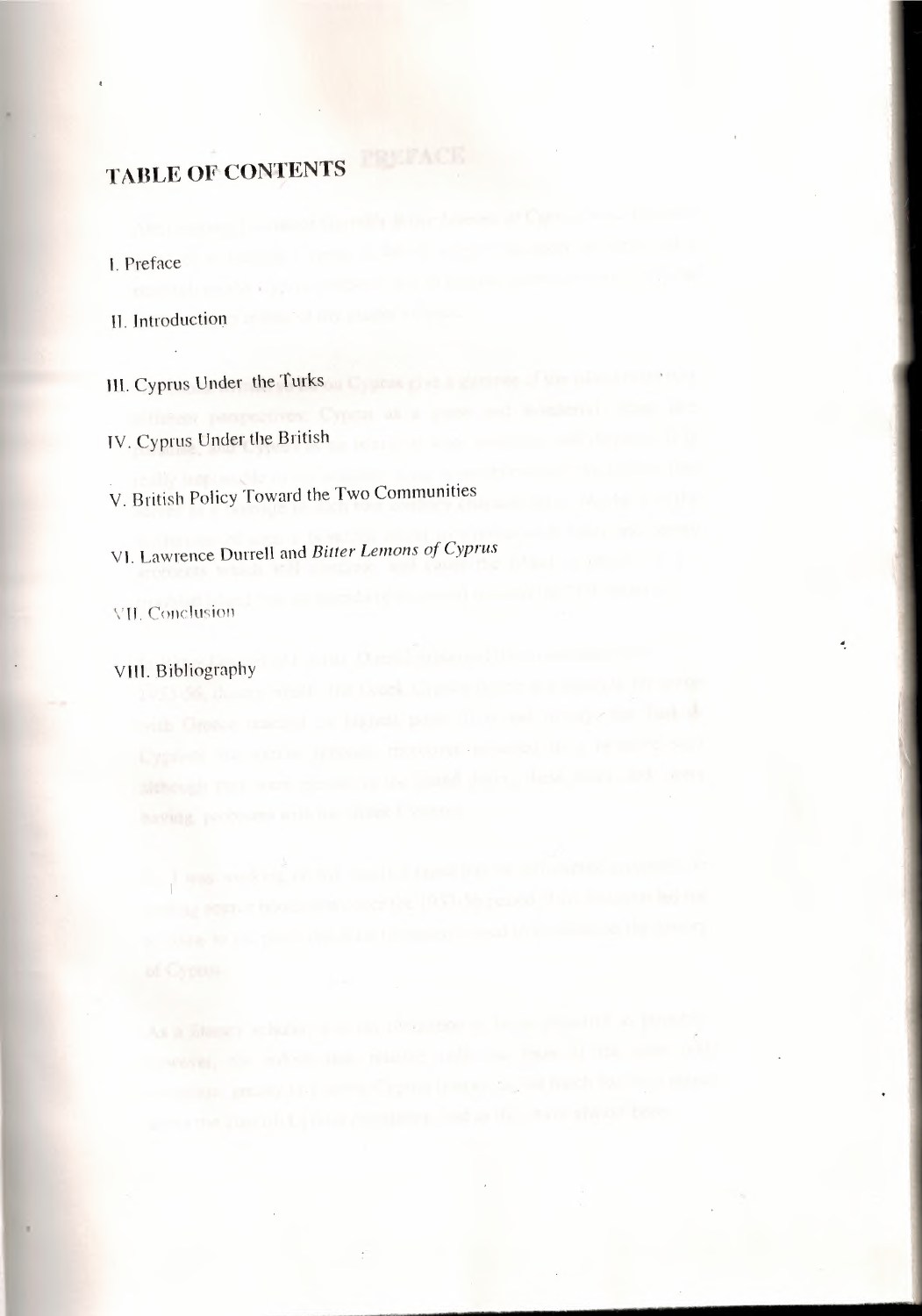#### **PREFACE**

After reading Lawrence Durrell's *Bitter Lemons of Cyprus* from the stand point of a Turkish Cypriot, I felt it a great necessity to carry out a research on the Cyprus problem, and to analyse *Bitter Lemons of Cyprus* as the subject matter of my master's thesis.

The books written so far on Cyprus give a glimpse of the island from two different perspectives: Cyprus as a green and wonderful island like paradise, and Cyprus as an island of wars, problems and disputes. It is really impossible to tell whether there is another island like Cyprus that serves as a homage to such two contrary characteristics. Maybe it is the misfortune of such a beautiful island to witness such bitter and severe problems which still continue, and cause the island to project as a troubled island " in the agenda of the world towards the 21st century.

In *Bitter Lemons of Cyprus* Durrell explained the problematic years 1953-56, during which the Greek Cypriot desire and struggle for union with Greece reached its highest point. It is sad to say, the Turkish Cypriots are almost ignored, moreover reflected in a negative way although they were present in the island during these years, and were having problems with the Greek Cypriots.

As I was working on my thesis I faced lots of difficulties especially in finding source books that cover the 1953-56 period. This situation led me to come to the point that a lot of research need to be done on the history of Cyprus.

As a literary scholar, it is my obligation to be as objective as possible; however, the information relating only the facts of the time will contribute greatly to Turkish Cypriot history, as not much has been noted about the Turkish Cypriot population, and as they have always been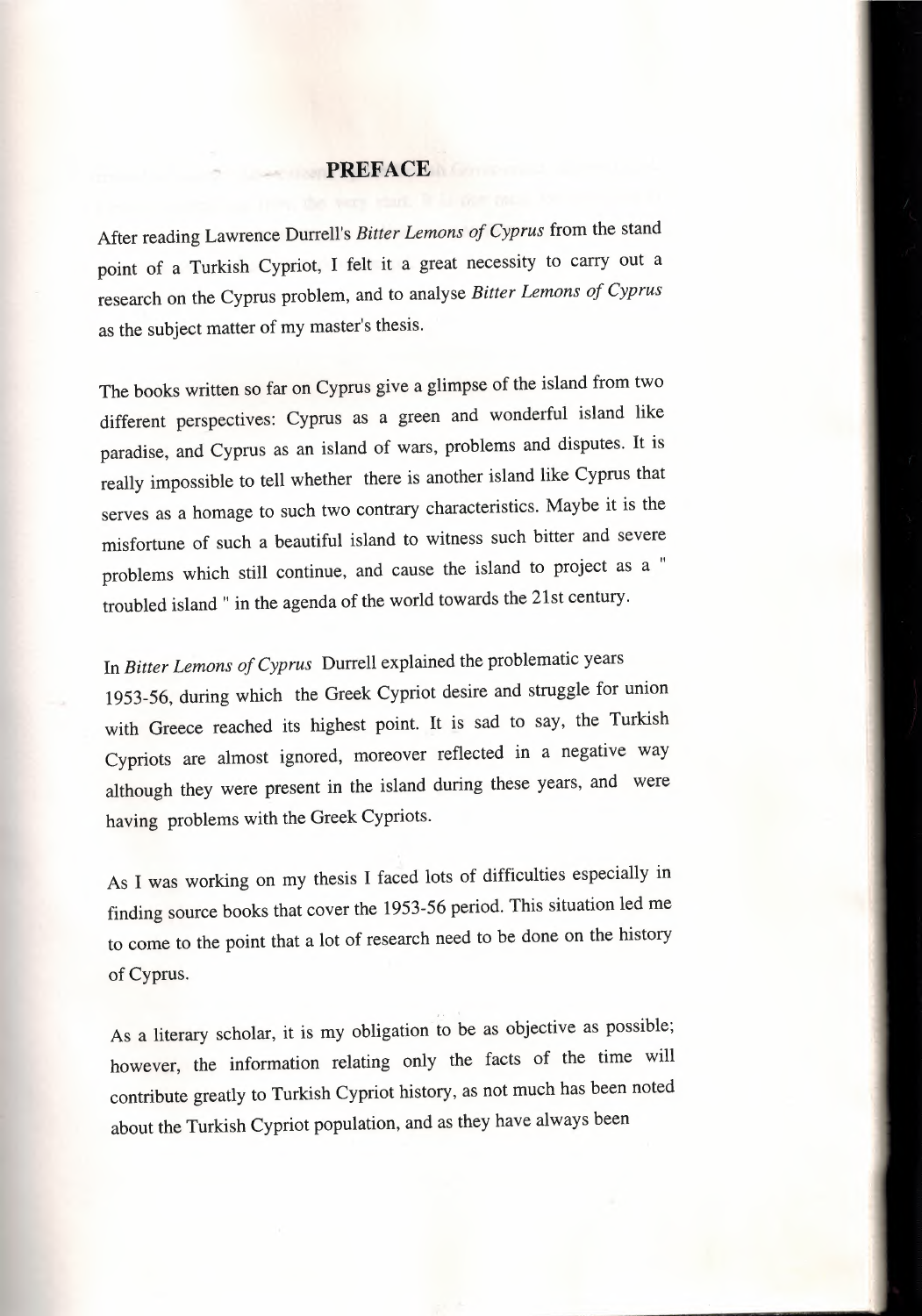treated as second-class citizens by the British Government and the Greek Cypriot community from the very start. It is our most sincere wish to relay the events as close to the realities as possible to prevent doubts about the unprejudiced attitude of the author.

 $\Lambda$ 

 $\mathbb{R}^{N}$  ).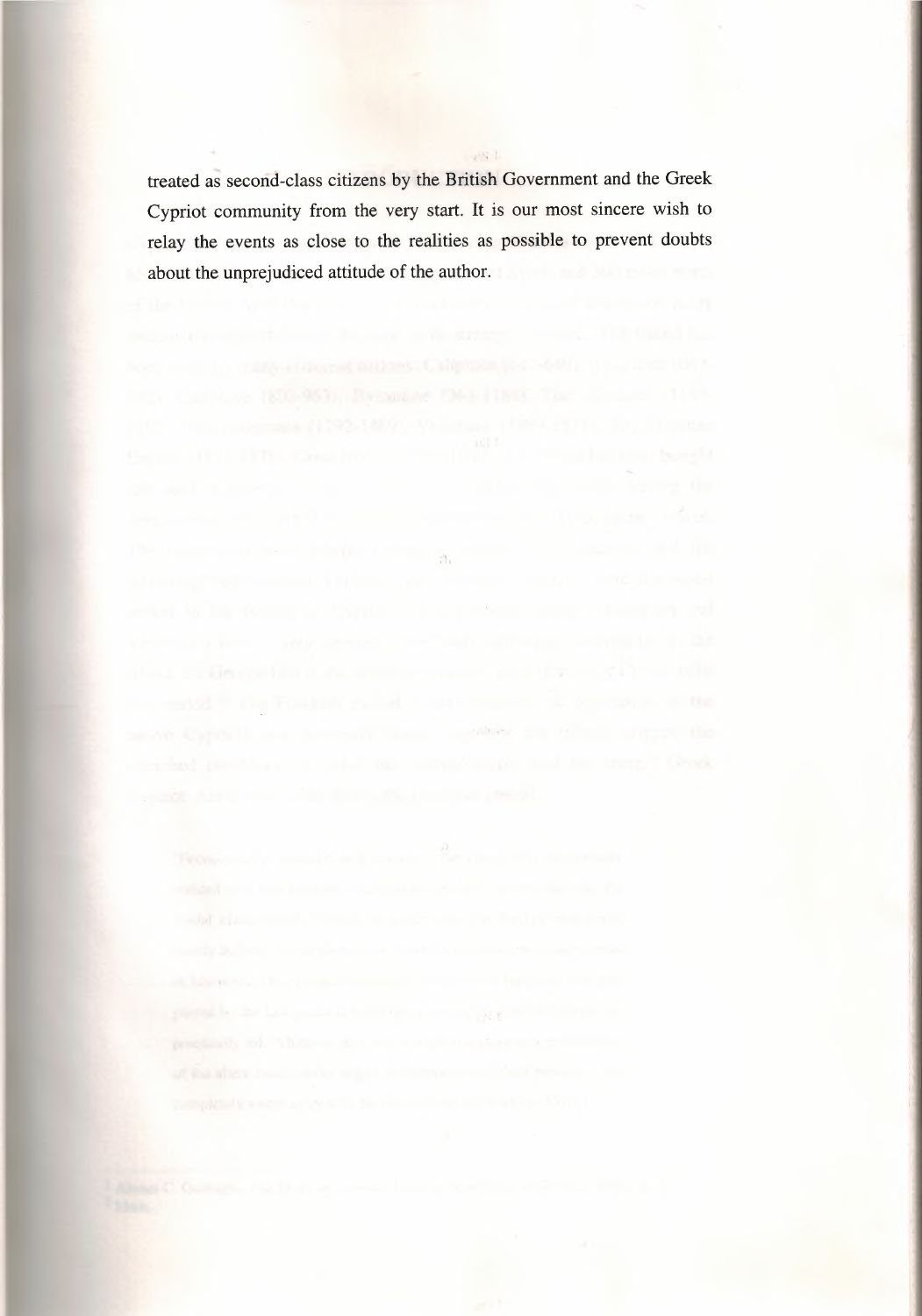#### **INTRODUCTION**

 $, 1, 2, ...$ 

Cyprus, with an area of 3572 square miles, lying 40 miles south of Türkiye, 650 miles south-east of Greece, 77 miles west of Syria, and 300 miles north of the United Arab Republic, has always been a centre of interest of many nations throughout history because of its strategic position. The island has been ruled by many different nations: Caliphate (647-649), Byzantine (649- 802), Caliphate (802-963), Byzantine (963-1184), The Crusades (1184- 1192), The Lusignans (1192-1489), Venetians (1489-1571), The Ottoman Empire (1571-1878), Great Britain (1878-1960). The island has been bought and sold, transferred from one ruler to another. The rulers having the dominance in this part of the world also tried to keep Cyprus under control. The inhabitants were always treated as slaves. The Lusignan, and the following 380 years of Venetian rule, in many respects, were the worst period in the history of Cyprus .<sup>1</sup> The Catholic Latins ( Lusignan and Venetian ) were very severe to the Greek Orthodox community in the island. Sir George Hill in the second volume of his *A History of Cyprus* calls this period " The Frankish Period " and describes the oppression of the native Cypriots and the heavy taxes, "Taxation for tribute stripped the wretched inhabitants of what the raiding enemy had left them." Greek Cypriot Alastos says that during the Lusignan period;

"Economically, socially, and culturally the island was horizontally divided into two separate and distinct sections. At the top was the feudal class, mostly French in origin, and the foreign merchants, mostly Italians, and at the bottom Greek Cypriot natives, mostly serfes or labourers. The division extended to religion and language.. the part played by the Lusignans in building up the civilization of Cyprus was practically nil. Whatever they did was for the glory and gratification of the alien; feudal order began to disappear with their passing, to be completely swept away with the conquest by the Turks in 1570-1." 2

<sup>1</sup> Ahmet C. Gazioğlu, *The Turks in Cyprus (* London: K. Rüstem & Brother, 1990), p. 7.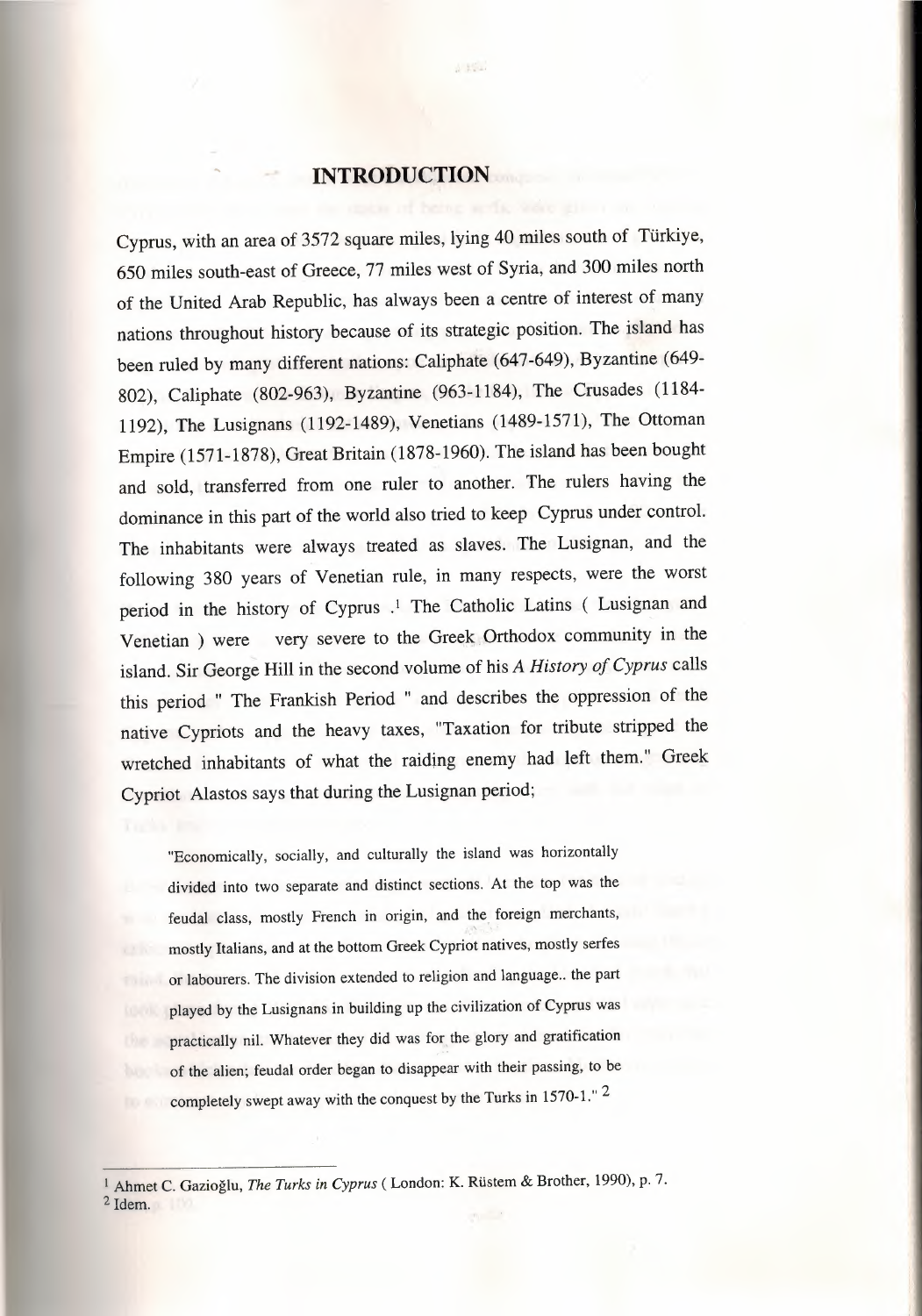As Alastos mentions above, after the Ottoman conquest, the inhabitants of Cyprus were freed from the status of being serfs, were given the right to acquire property and land, were exempted from unjust taxes and given the freedom of worshipping in their own churches. It was during the Ottoman reign that the Turks were settled in the island which caused bitter wars and struggles in the following and upcoming years. The Ottoman Empire never adopted the policy of colonization upon the inhabitants as in the example of Cyprus. Moreover, the Ottoman Empire, for the first time in Cyprus' history, established a civil administration based on the popular vote.<sup>3</sup> The reign of the Turks partly ended with a secret convention between Britain and the Ottoman Empire- as Russia started to be a threat- and the island was transferred to the British Crown, then annexed in 1914 and in 1925, once again became a colony until it gained its independence in 1960.

*Bitter Lemons of Cyprus* by Lawrence Durrell traces the troubled years 1953-56 of Cyprus under the British rule. In this master's thesis, his views and opinions of the British politics, his attitude towards the three communities living on the island- British, Greek Cypriot and Turkish Cypriot-, and his approach to the previous reigns, especially the reign of the Ottoman Empire will be elaborated on more with the hope of enlightening the misunderstandings and prejudices stemming from both the reign of Turks and the Turkish Cypriots.

*Bitter Lemons of Cyprus* is not only a work of literature but a novel dealing with the historical, cultural, sociological past of the island. As most literary critics accept, literature has close links with all the diciplines. Bearing this in mind, the novel will be treated as a work reflecting the historical events that took place during 1953-56. However, in order to understand and appreciate the novel better, and to judge it objectively, it was a must to refer to history books which relate the incidents that occured at the time. Moreover, in order to eliminate any kind of prejudiced statements about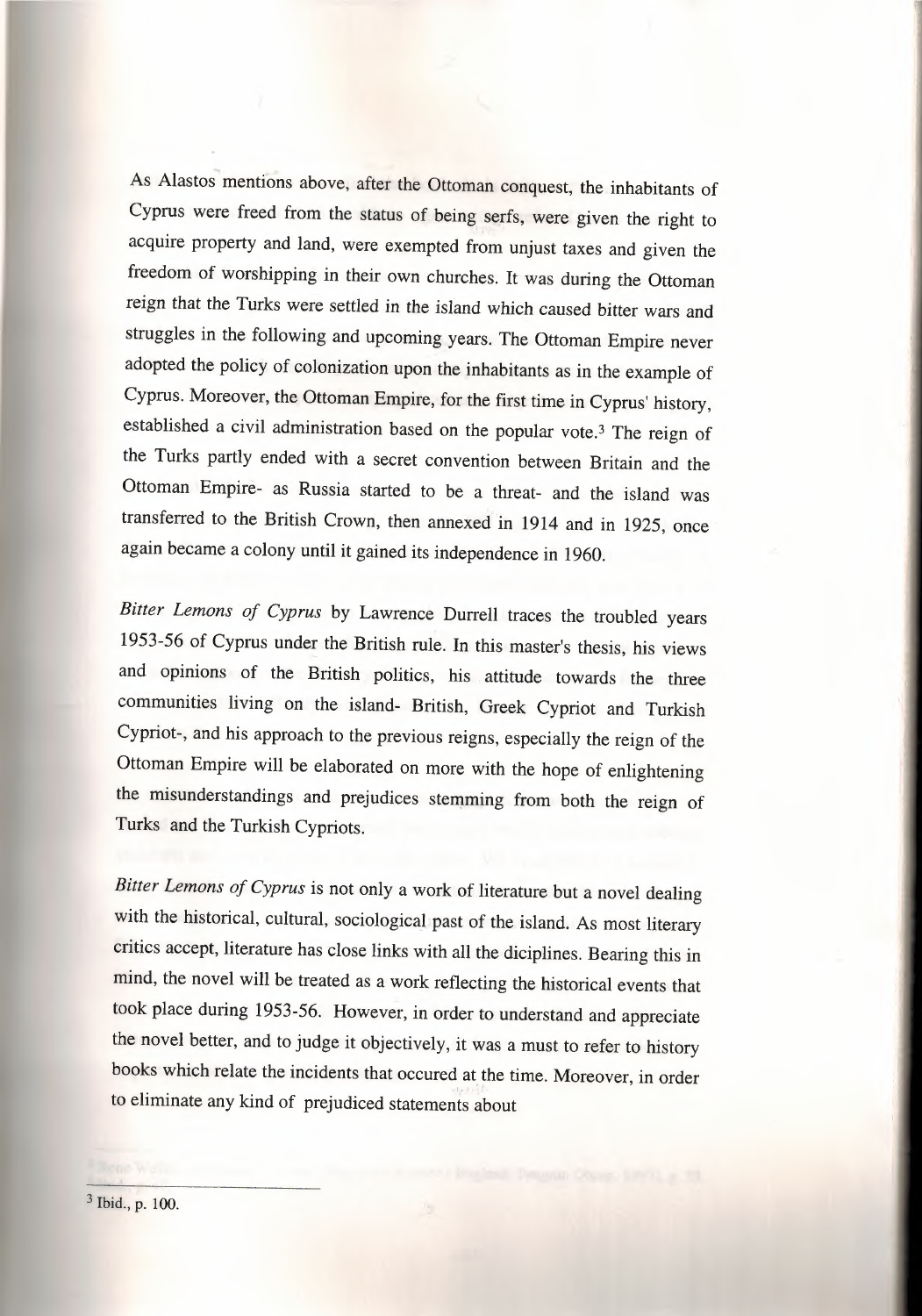either one of the communities the book deals with, different books have been skimmed through to be able to agree with or refute Durrell's points.

It should not be thought that this work relates mostly to history; on the contrary, it integrates the two disciplines, i. e., literature and history. Durrell needed historical references to make his book readable and factual. The writer of this work aims to point out by analysing the historical past, to what extent Durrell was impartial, unprejudiced and objective while putting pen to paper.

As a result, while analysing a work of art, it is a must to understand the three important terms: literary theory, criticism and history. Rene Wellek and Austin Warren in *Theory of Literature* state that, " The term 'theory of literature' includes the necessary 'theory of literary criticism' and 'theory of literary history". They go on saying that, " ...the methods so designated cannot be used in isolation, that they implicate each other so thoroughly as to make inconceivable literary theory without criticism or history, or criticism without theory and history, or history without theory and criticism. "4

As mentioned above, the importance of history in literature can neither be denied nor isolated, but, it is argued that literary history has its own peculiar standarts and criteria -those of the other ages.<sup>5</sup> We must therefore be able to enter into the minds of the authors, uderstand their attitudes and analyse their works accordingly, excluding the intrusions of our own conceptions. E.E. Stoll works on the theory that, the reconstruction of the author's  $, 1, 1, 1$ intention is the central purpose of literary history.<sup>6</sup> It is important to analyse a work of art by referring to the values of its own time. A literary historian cannot deny the importance of criticism, similarly, a critic cannot deny the importance of history as they over-lap.

<sup>4</sup> Rene Wellek and Austin Warren, *Theory ofLiteature (* England: Penguin Group, 1993), p. 39.

s Ibid., p. 40.

<sup>6</sup> Ibid., p. 41.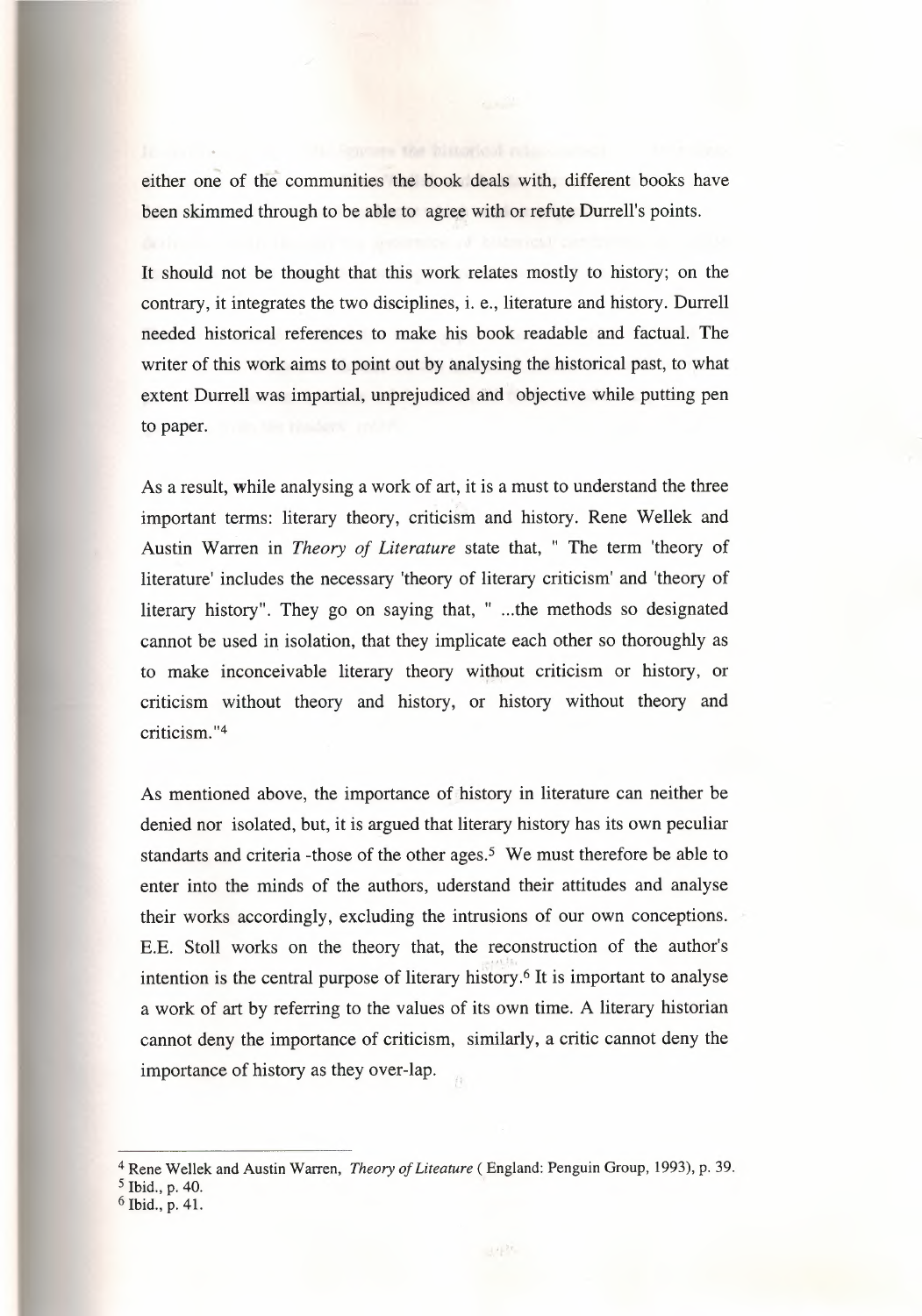In conclusion, if a critic ignores the historical relationships, his judgement will not be' complete. As Rene Wellek and Austin Warren say in *Theory of Literature* a critic " could not know which work is original and which derivative; and, through his ignorance of historical conditions, he would constantly blunder his understanding of specific works of art."7

These views have acted as the starting point for the attitude taken by the writer toward the work. Hence, certain historical information will comprise part of the chapters to relate solely the entire truth, to delete any doubtful questions from the readers' mind.

under.

 $\mathbb{E}_{\mathbb{R}}\mathbb{E}_{\mathbb{R}}^{d}$  (b)

 $\mathcal{G}$ 

varne.

<sup>7</sup> Ibid., p. 44.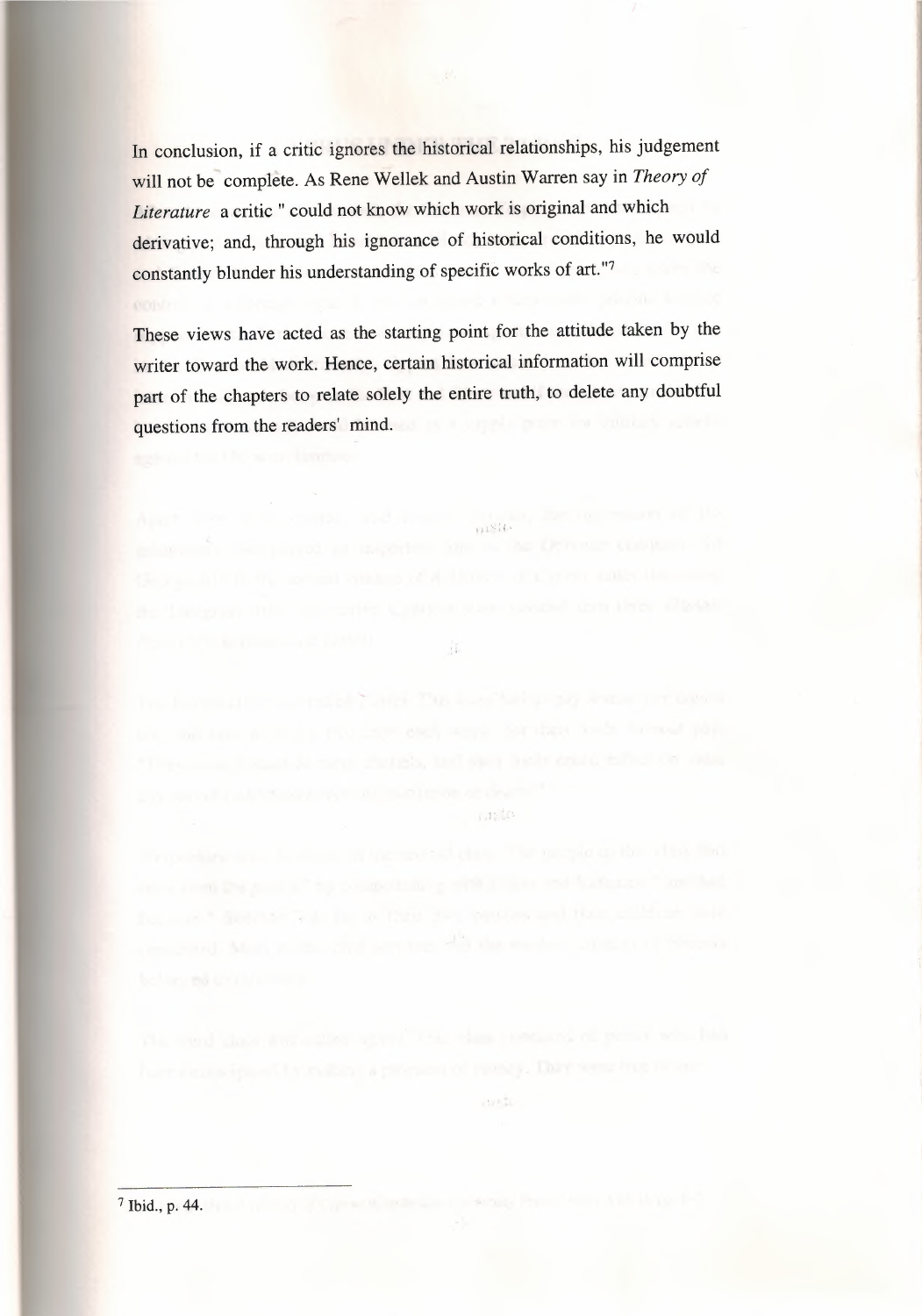### **CYPRUS UNDER THE TURKS**

 $31.111$ 

After the conquest of Istanbul, the Ottoman Empire started to expand by adding provinces as well as numerous islands to its terriorities in the Aegean and Eastern Mediterranean areas. At the time, only Cyprus was under the control of a foreign state. It was an island which could provide logistic support for the Turkish armies during their expeditions in North Africa and in the Eastern Mediterranean. Cyprus was situated at the crossroads of international trade between the East and West, and if the island remained in hostile hands then it could be used as a supply point for military attacks against the Ottoman Empire.

Apart from these political and logistic reasons, the oppression of the inhabitants also played an important role in the Ottoman conquest. Sir George Hill in the second volume of *A History of Cyprus* states that under the Lusignian rule, the native Cypriots were divided into three classes: *Parici, Perperiarii,* and *Lefteri.*

The lowest class was called *Parici.* This class had to pay annual *per capita* tax, and also work for two days each week for their lords without pay. "They were treated as mere chattels, and their lords could inflict on them any sort of punishment short of mutilation or death."<sup>ı</sup>

*Perperiarii* was the name of the second class. The people in this class had risen from the *parici "* by compounding with Dukes and Katapans " and had become " freeman " as far as their own persons and their children were concerned. Most of the civil servants and the wealthy citizens of Nicosia belonged to this class.

The third class was called *lefteri.* This class consisted of *parici* who had been emancipated by making a payment of money. They were free to use

ISir George Hill, *<sup>A</sup> History of Cyprus* (Cambridge University Press, 1948) ,Vol. II, pp. 6-7.

all for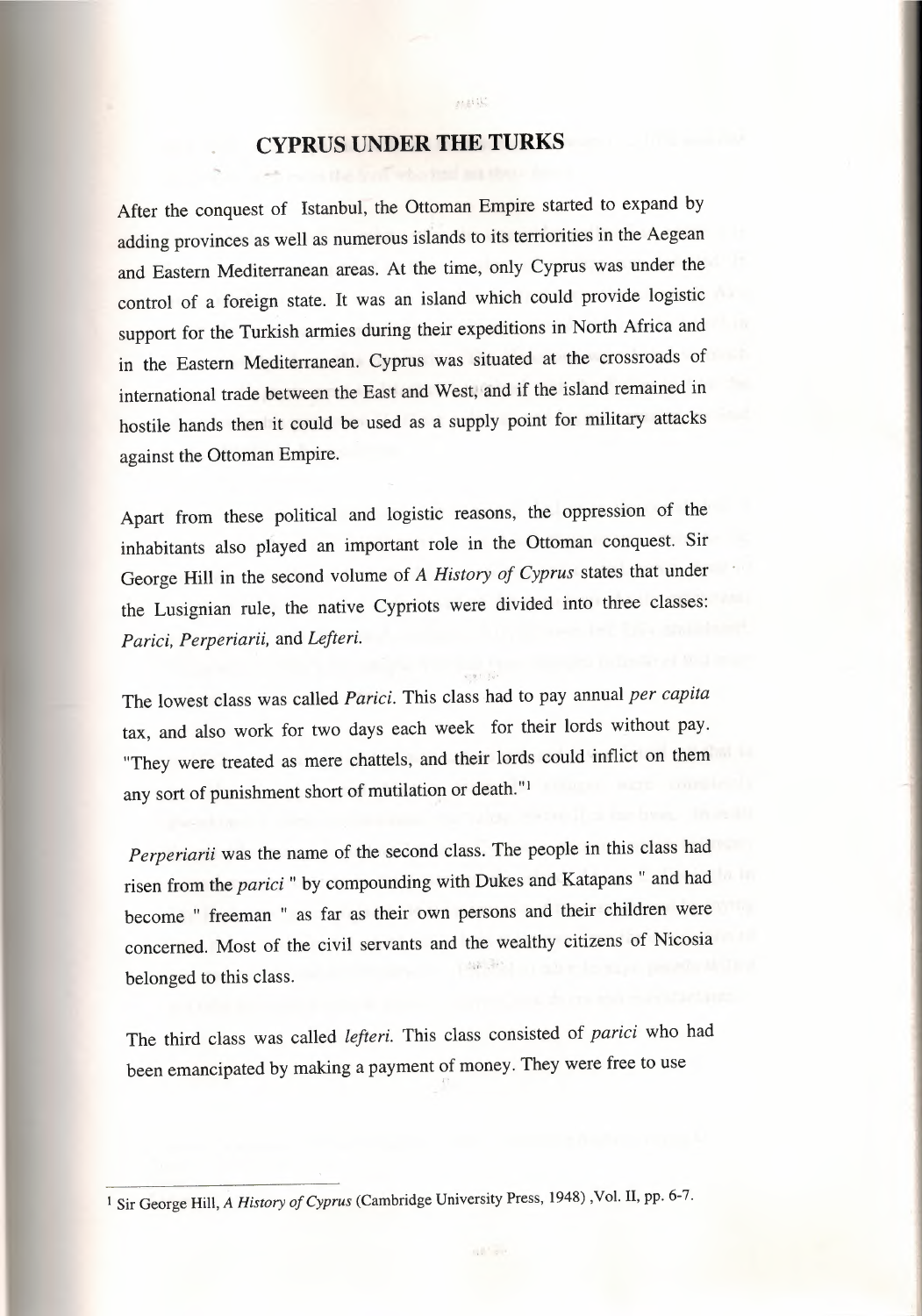. their lands arid crops but still had to surrender between one fifth and one tenth of their crops to the lord who had set them free.<sup>2</sup>

The Orthodox Greek Cypriots were the ones who suffered in every way during the Lusignan period as their freedom of worship was curtailed. In return, the Latin Church was in a superior position over other churches. As a result, the local people and the lower classes started to leave the island in order to escape from this oppression. The Venetians were hated so much that, two Cypriots went to Istanbul " to plead with the Sultan to take the island under his protection.''3 These political, and logistic reasons resulted in the 1571Turkish expedition.

Following the conquest, there was a marked decline in the population of Cyprus. Some of the inhabitants who had left their homes, went to the mountains in order to be safe. After hostilities had ceased, some chose to remain in their homes but some stayed on the mountains. As the inhabitants began to evacuate the island, houses and farms were left fully abondened These were mostly Latin people who had been engaged in trade or had been supporters of Venetian rule.<sup>4</sup>

.•.

In 1572, a general registration was carried out, and it was found out that in the Mesarea plain and Mazoto areas 76 villages were completely abandoned. <sup>5</sup> These results caused the Sultan, Selim II at the time; to order the resettlement of Anatolian Turks in Cyprus, a decision which indirectly caused many problems in the history of the island. Ahmet C. Gazioglu in *The Turks in Cyprus* explains the main purpose of the resettlement by saying "it is not to colonize the island but to help it recover from the destruction of war and make good its deficiencies." Parallel to what he says, people skilled in crafts and trades, such as tailors, weavers, silk dyers and manufacturers,

<sup>5</sup> Idem.

<sup>2</sup> Ahmet C. Gazioglu, *The Turks in Cyprus* (London: K. Rüstem & Brother, 1990), p.4.

 $3$  Ibid., p. 11.

<sup>4</sup> Ibid., p. 74.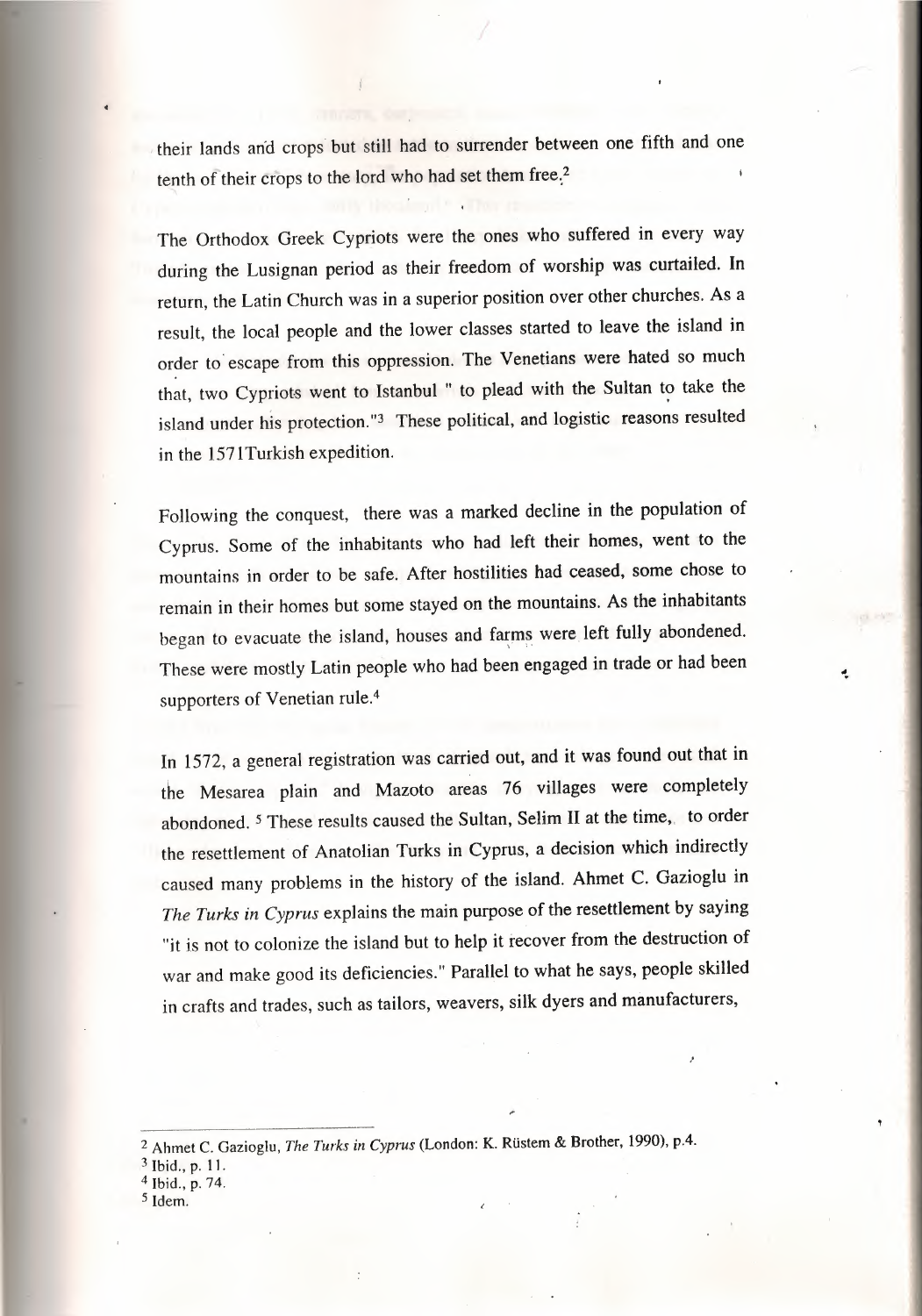shoemakers, saddlers, tanners, carpenters, master builders, stone cutters, and goldsmiths were selected to settle in the island. It was estimated that by the end of the 17th century, the population transferred from Türkiye to Cyprus was more than thirty thousand.<sup>6</sup> This resettlement resulted in the formation of mixed communities. Sir Harry Luke, an authority on the Turkish period of the island's history, explains his views about the resettlement as follows:<sup>7</sup>

" ... The Turks thus became a permanent element of the population of Cyprus. They refrained from intermarriage with their Orthodox compatriots ...But they have maintained relations with their Greek Christian neighbours which, if not intimate, were on the whole amicable. "8

During the reign of the Ottoman Empire a rule established by tradition stated that, when a land was occupied, a Bey was to be appointed to look after the civil administration and a Cadi (judge) to administer all religious matters. The Bey represented the political and executive authority of the Sultan, and the Cadi upheld religious law and the imperial regulations.

For the first time in Cyprus' history, a civil administration was established based on the popular vote. Under the Turkish rule each village in the island was a "Rustic Republic" living its own life, obeying it's own chief, and upholding it's own local law. Hepworth Dixon, the British administrator and officer who visited Cyprus in the first years of the British occupation says that:

6 Ibid., p. 78. <sup>7</sup> Jlbid., p. 80.

<sup>8</sup> Ibid., p. 94.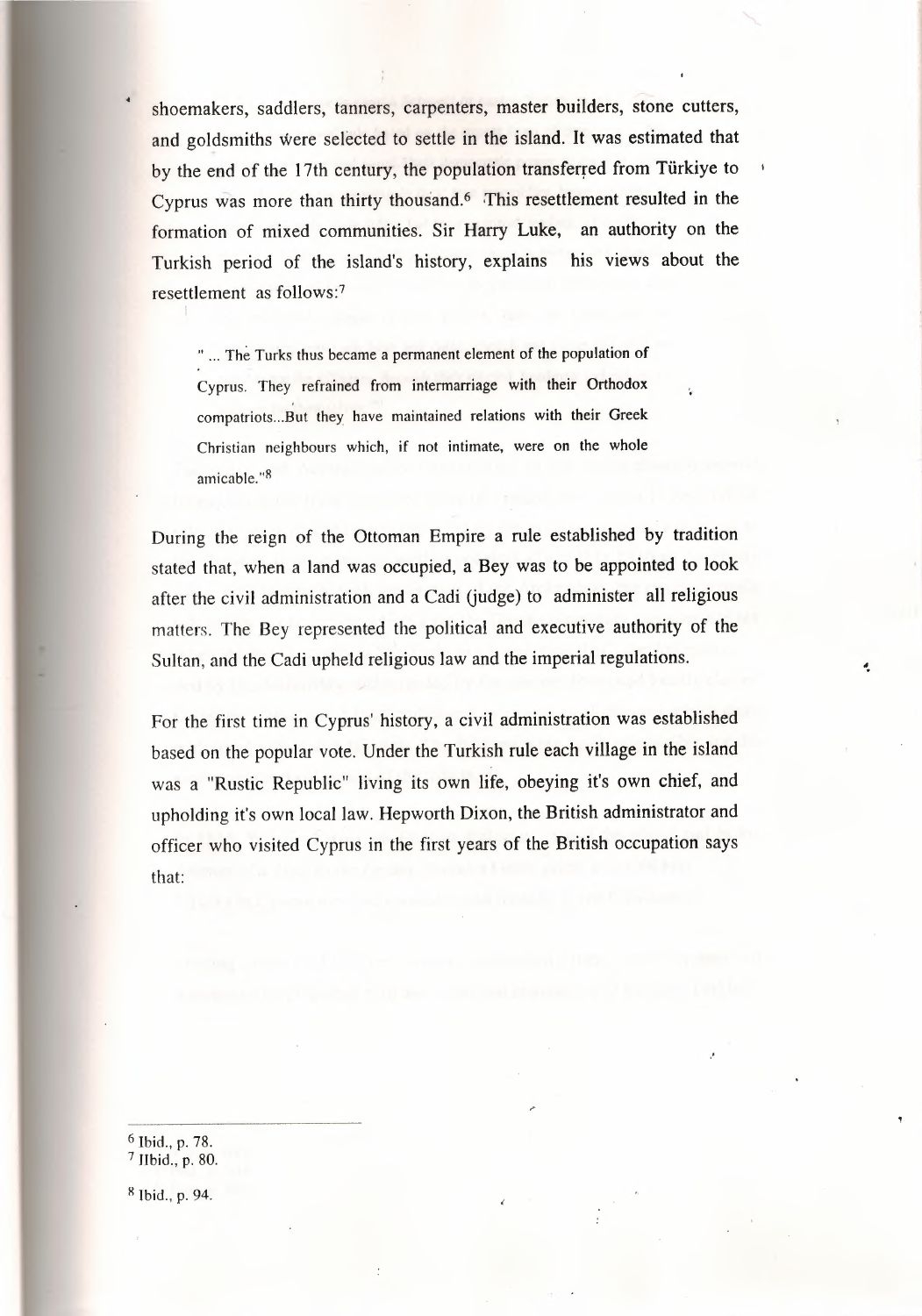"Like a commune in canton Schweiz or canton Zurich, every Cyprian hamlet has 'a local rule based on the purest form of democracy. The villagers are free and equal. Their democratic power is good in every way; the peasants, meeting in their free assemblies, have the right to choose not only their rulers but their spiritual leaders. The villagers elect the village pope... Self-government here is perfect. All that the Caimacams and financial officers can do is to assess their district and the individual villages in their district. How the taxes shall be apportioned-how each farm and cabin, church and sheep run shall be rated-is for the villagers, through their elected \_headmen and elders, to arrange for themselves. "9

The status and Administrative Organization of the island changed several times during the three hundered years of Turkish rule. In the 1830s Turkish rule in Cyprus reached a turning-point by the granting of more autonomy to the Cypriots in economic as well as political affairs.<sup>10</sup> In 1830 an Assembly was held in which, with the support of the Archbishop, the governor made substantial tax reduction which gave the Greek community considerable tax relief. Ahmet Gazioglu in *The Turks in Cyprus* says that " the Assembly, led by the Archbishop and attended by the metropolitans and locally elected Greek members, was a local parliament or a communal chamber which dealt with local affairs and taxation. The Bishops were again responsible for the assessment and collection of the tribute."<sup>11</sup>

In 1815, Wiliam Turner, an English diplomat, visited the island and in his *Journal of a Tour in the Levant* quotes a Greek priest who told him " Turks in Cyprus were very sociable and friendly to the Christians."

Starting from 1571, the Turks introduced their own system of administration, together with the traditional institutions of Moslem Turkish

9 Ibid., p. 100.

ıo Ibid., p. 104.

<sup>11</sup> Ibid., p. 107.

÷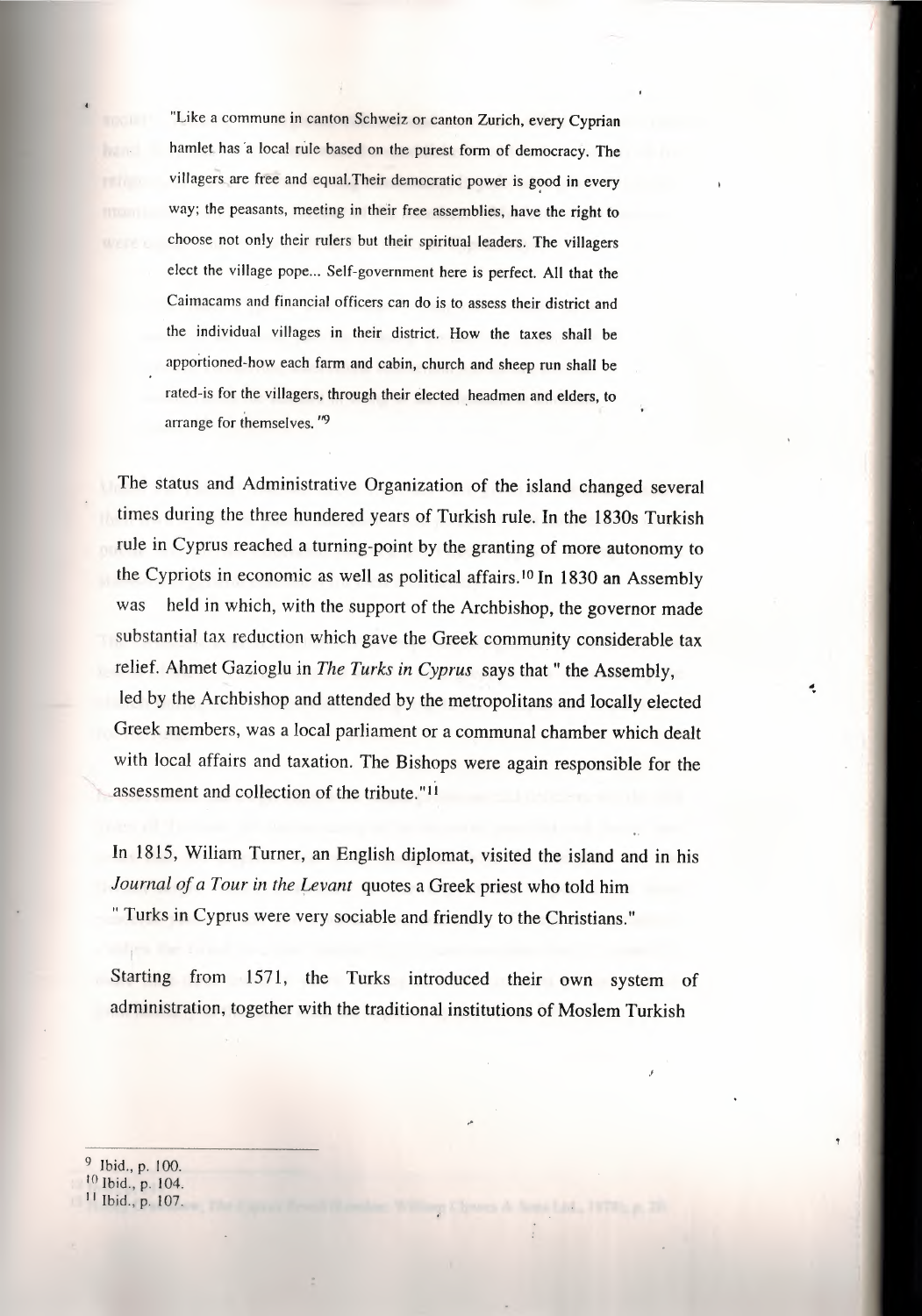society relating to religious, cultural and economic affairs. On the other hand, they did not interfere with the established traditions or the way of life, religion, or culture of the existing inhabitants. In judicial organs, and in the municipal councils, the number of the members - Moslems and Christians were equal. Ahmet Gazioglu in *The Turks in Cyprus* says;

"The Greek Cypriots were effectively their own masters. Great advances were made, particularly during the last forty to forty-five· years of Turkish rule, when reform after reform was introduced in the island, raising the· standard of living of the inhabitants to European levels." 12

Under the Turkish rule, the Greek Cypriots were given the right to establish their own system of public education. The policy of non-interference in the public and private education enabled the Greek Cypriots to improve the standard of general education for their community.

The Orthodox church and the Archbishop was recognized by the Turks, the leader of the Greeks in temporal affair. These great powers obtained by the church during the Turkish rule were going to have important implications for the future.

~.

In conclusion, although there were some problems and deficiencies, the 308 years of Turkish rule can be accepted as the most peaceful and democratic years that the Cypriots had when compared with the Lusignan and the British reign. Nancy Crawshaw in *The Cyprus Revolt* points out these peaceful years of the two communities and says, "Except for occasional clashes the Greek and the Turkish Cypriot communities lived in peace for more than three hundred years, finding at times common ground in their joint hostility to the harsh taxation imposed by the Sultan."<sup>13</sup>

<sup>12</sup>Ibid.,p.111.

l3 Nancy Crawshaw, *The Cyprus Revolt* (London: Williaıp Clowes & Sons Ltd., 1978), p. 20.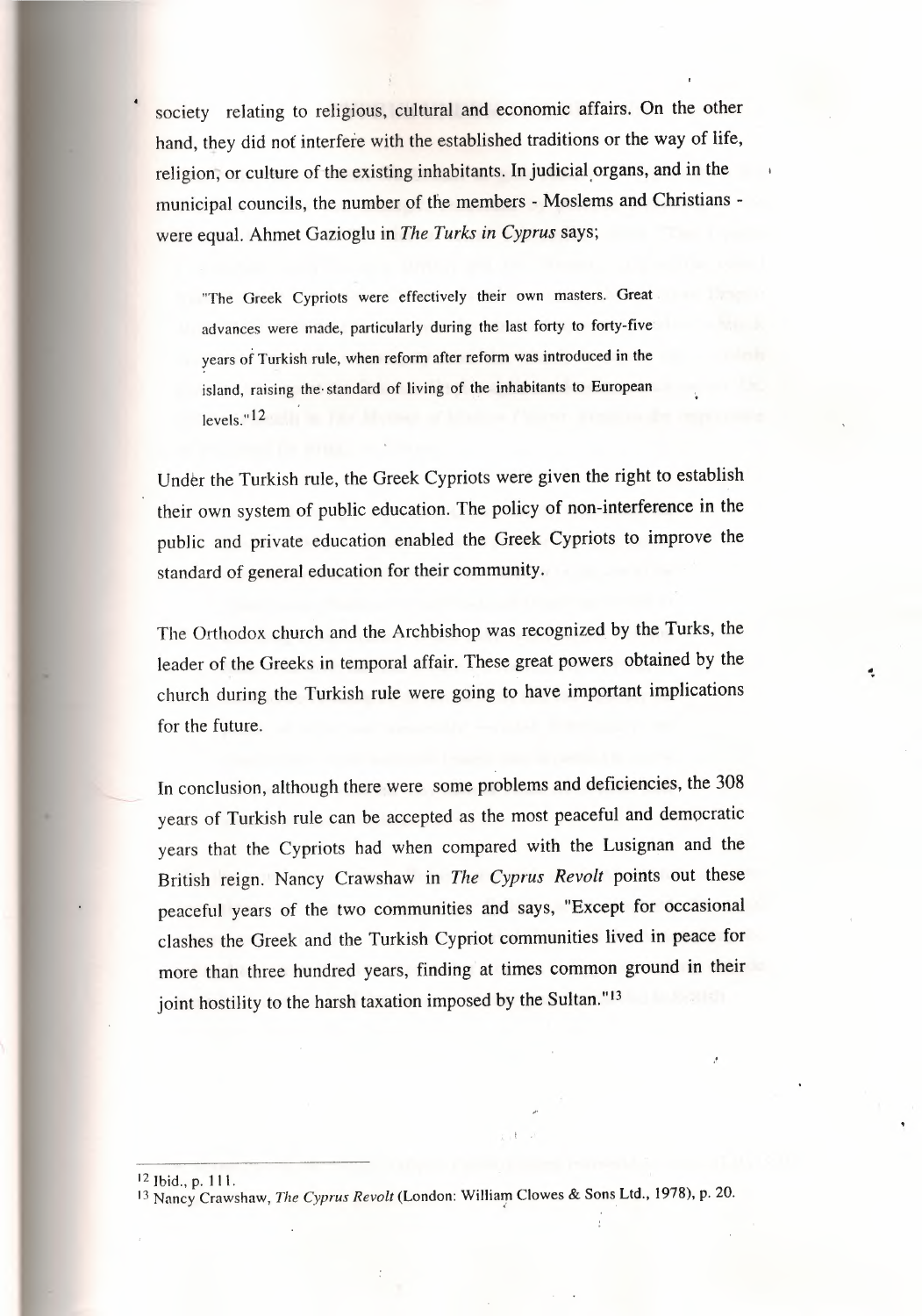#### **CYPRUS UNDER THE BRITISH**

The main reason which led Britain to gain control of Cyprus from the Ottoman Empire was strategic, 'reinforced by political ambitions in the Middle East. In 1878, with a secret convention called ''The Cyprus Convention" held between Britain and the Ottoman Empire, the island transferred to the British Crown.<sup>1</sup> With this treaty, the Ottoman Empire allowed Great Britain to take over the administration of the island while it continued to retain sovereignty over the island, in return for a British promise to support-the Ottoman Empire against a Russian attack on her. Dr. Stavros Pantelli in *The Making of Modem Cyprus* explains the importance of the island for Britain as follows:

"As to its strategic importance Cyprus directly commanded the entrance to the Suez Canal, the coasts of Palestine and Syria, and the southern provinces of Asia Minor. With Gibraltar in the west of the Mediterranean, Malta in the centre and now Cyprus, the process of converting it into a distant "British Lake" was complete, and with Britain henceforth the chief advisor and comforter to the Porte, its moral influence among all the nations of the east, and especially the people of India, was considerably increased. Economically and commercially, Cyprus once more, brought many advantages to its new occupier. For 82 years this "rosy realm of Venus" remained the most valuable possessions of the British."2

By the convention, Great Britain acquired *de facto,* if not *de jure,* sovereignty in Cyprus. Yet Great Britain never disputed the legal sovereignty of Turkiye. It has been asserted that, until the Annexation, she refused to extend the protection of her Consuls to Cypriot residents outside the island. But it is said that the natives of Cyprus are entitled to British

<sup>1</sup> Dr. Stavros Pantelli, *The Making of Modern Cyprus* (England: Interworld publications Ltd., 1990), p.70. 2 Idem.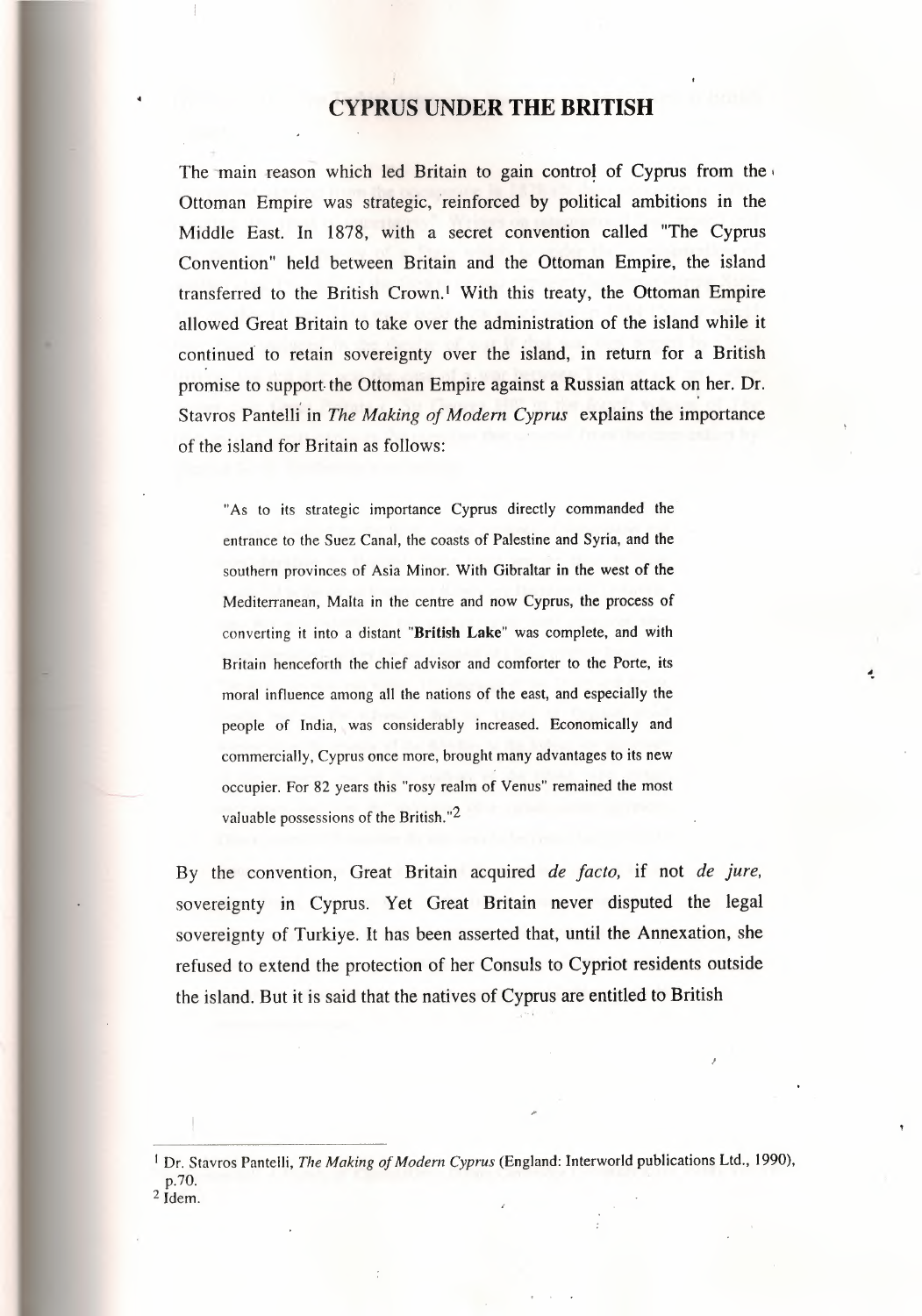protection from the Turkish dominions, but are not to be regarded as British subjects.

The period, starting from the occupation in 1878 till the annexation in 1914, is called "the years of uncertainty". Writers on international law agreed that any part of the territory of a State which is under the administration of another state falls within the theatre of war between the administering State and another Power. Thus even before its annexation in 1914 Cyprus would have been included in the theatre of war if that war was waged by Great Britain, but not if it was the case of a war between Türkiye and any other . Power than Great Britain.3 Sir George Hill in the fourth volume of *The History of Cyprus* explains the question that aroused from the convention by quoting Sir R. Phillimore's comments:

"Cyprus is ceded by the Porte for the purposes of occupation and administration by England. These terms are the same as those employed in the recent transfer of Bosnia and Herzegovina to Austria, who has now established her authority over those provinces after much bloodshed, and by the employment of a large military force. The terms are new and vague. The language of the Treaty and Annex would lead to the-inference that the Queen of England stood somewhat in the relation of the Khedive to the Sultan, not possessed of the property, but of the usufruct of the island, with certain exceptions, and with the obligation of a certain money payment. Direct powers of legislation do not seem to be given, and the whole tenure, whatever its nature may be, of the island is to cease if a third state, Russia, who is no party to the Treaty, restores certain places, now in her possession by right of conquest, to the Porte. But whatever may be the difficulties of construing this Convention, England has lost no time in cutting the knot, after her own practical fashion, so far as her own interests are

.•.

<sup>3</sup> Sir George Hill, *A History of Cyprus* (Great Britain:Cambridge University Press, 1948), Vol. IV, p. 403.

,,.